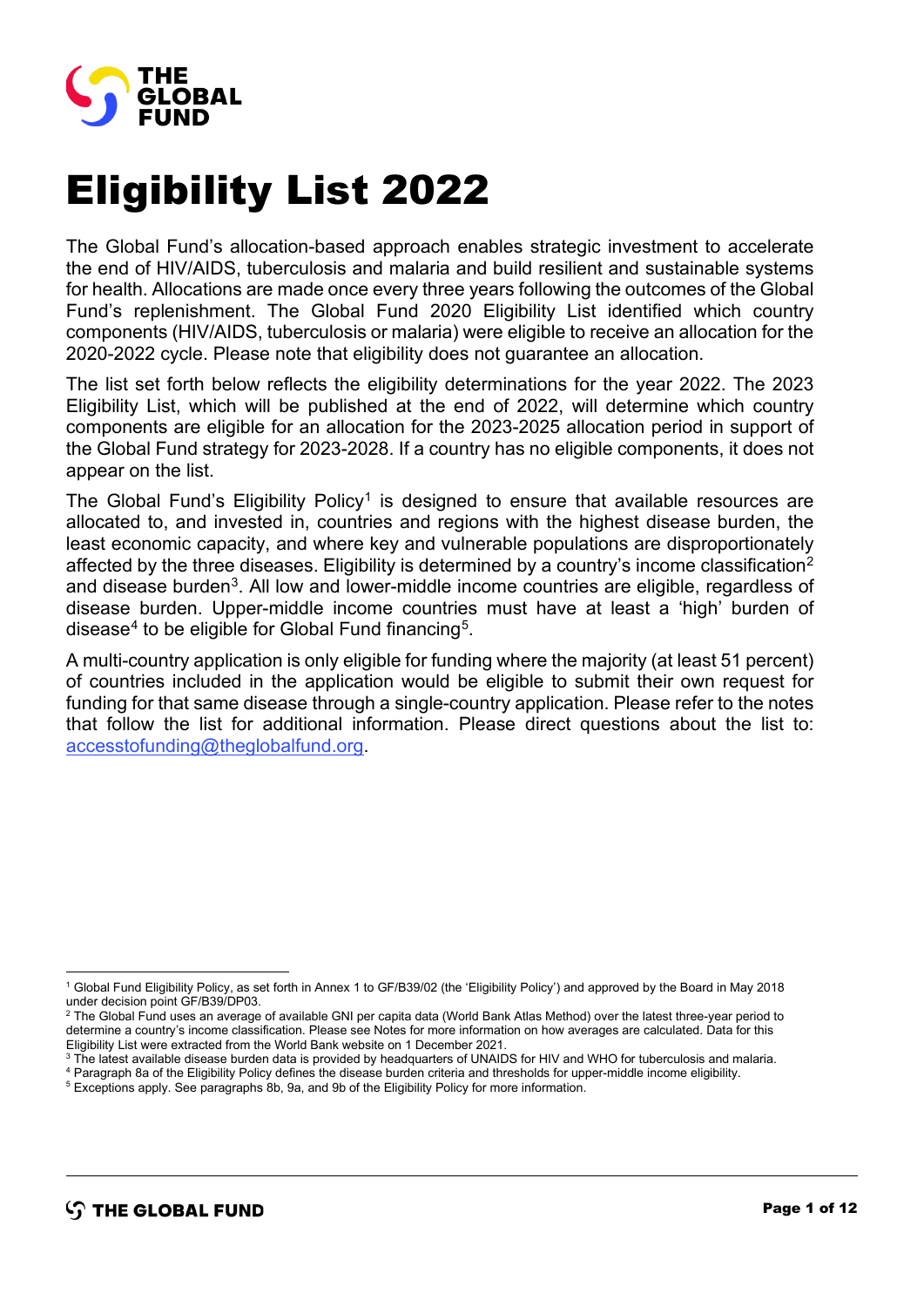## **Eligibility List 2022**

|                                      | <b>Income</b>           | <b>Disease</b>      | <b>Disease</b> |                       |
|--------------------------------------|-------------------------|---------------------|----------------|-----------------------|
| <b>Country</b>                       | <b>Classification</b>   | <b>Component</b>    | <b>Burden</b>  | <b>Eligibility</b>    |
| Afghanistan                          | $\mathsf{L}$            | <b>HIV</b>          | Not High       | Eligible              |
| Afghanistan                          | $\lfloor \rfloor$       | Malaria             | High           | Eligible              |
| Afghanistan                          | $\mathsf{L}$            | Tuberculosis        | <b>High</b>    | Eligible              |
| Algeria                              | Upper-LMI               | <b>HIV</b>          | Not High       | Eligible <sup>a</sup> |
| Algeria                              | Upper-LMI               | Malaria             | Not High       | Not Eligible          |
| Algeria                              | Upper-LMI               | Tuberculosis        | High           | Eligible              |
| Angola                               | Upper-LMI               | <b>HIV</b>          | High           | Eligible              |
| Angola                               | Upper-LMI               | <b>Malaria</b>      | High           | Eligible              |
| Angola                               | Upper-LMI               | Tuberculosis        | High           | Eligible              |
| Armenia                              | <b>UMI</b>              | <b>HIV</b>          | Not High       | Not Eligible b        |
| Armenia                              | <b>UMI</b>              | Malaria             | Not High       | Not Eligible          |
| Armenia                              | <b>UMI</b>              | Tuberculosis        | High           | Eligible              |
| Azerbaijan                           | <b>UMI</b>              | <b>HIV</b>          | High           | Eligible              |
| Azerbaijan                           | <b>UMI</b>              | <b>Malaria</b>      | Not High       | Not Eligible          |
| Azerbaijan                           | <b>UMI</b>              | Tuberculosis        | High           | Eligible              |
| Bangladesh                           | Lower-LMI               | <b>HIV</b>          | High           | Eligible              |
| Bangladesh                           | Lower-LMI               | Malaria             | Not High       | Eligible              |
| Bangladesh                           | Lower-LMI               | Tuberculosis        | High           | Eligible              |
| <b>Belarus</b>                       | <b>UMI</b>              | <b>HIV</b>          | <b>High</b>    | Eligible              |
| <b>Belarus</b>                       | <b>UMI</b>              | <b>Malaria</b>      | Not High       | Not Eligible          |
| <b>Belarus</b>                       | <b>UMI</b>              | Tuberculosis        | High           | Eligible              |
| <b>Belize</b>                        | <b>UMI</b>              | <b>HIV</b>          | High           | Eligible              |
| <b>Belize</b>                        | <b>UMI</b>              | Malaria             | Not High       | Not Eligible          |
| <b>Belize</b>                        | <b>UMI</b>              | Tuberculosis        | Not High       | Not Eligible          |
| <b>Benin</b>                         | Lower-LMI               | <b>HIV</b>          | High           | Eligible              |
| <b>Benin</b>                         | Lower-LMI               | <b>Malaria</b>      | High           | Eligible              |
| <b>Benin</b>                         | Lower-LMI               | Tuberculosis        | High           | Eligible              |
| <b>Bhutan</b>                        | Upper-LMI               | <b>HIV</b>          | Not High       | Eligible              |
| <b>Bhutan</b>                        | Upper-LMI               | Malaria             | Not High       | Eligible              |
| <b>Bhutan</b>                        | Upper-LMI               | <b>Tuberculosis</b> | High           | Eligible              |
| Bolivia (Plurinational State)        | Upper-LMI               | <b>HIV</b>          | High           | Eligible              |
| <b>Bolivia (Plurinational State)</b> | Upper-LMI               | Malaria             | Not High       | Eligible              |
| <b>Bolivia (Plurinational State)</b> | Upper-LMI               | Tuberculosis        | High           | Eligible              |
| <b>Botswana</b>                      | <b>UMI</b>              | <b>HIV</b>          | High           | Eligible              |
| <b>Botswana</b>                      | <b>UMI</b>              | Malaria             | Not High       | Not Eligible          |
| <b>Botswana</b>                      | <b>UMI</b>              | <b>Tuberculosis</b> | High           | Eligible              |
| <b>Burkina Faso</b>                  | $\lfloor \rfloor$       | <b>HIV</b>          | High           | Eligible              |
| <b>Burkina Faso</b>                  | $\lfloor$               | Malaria             | High           | Eligible              |
| <b>Burkina Faso</b>                  | $\lfloor \cdot \rfloor$ | <b>Tuberculosis</b> | Not High       | Eligible              |
| <b>Burundi</b>                       | $\lfloor \cdot \rfloor$ | <b>HIV</b>          | High           | Eligible              |
| <b>Burundi</b>                       | LI                      | Malaria             | High           | Eligible              |
| <b>Burundi</b>                       | LI                      | Tuberculosis        | High           | Eligible              |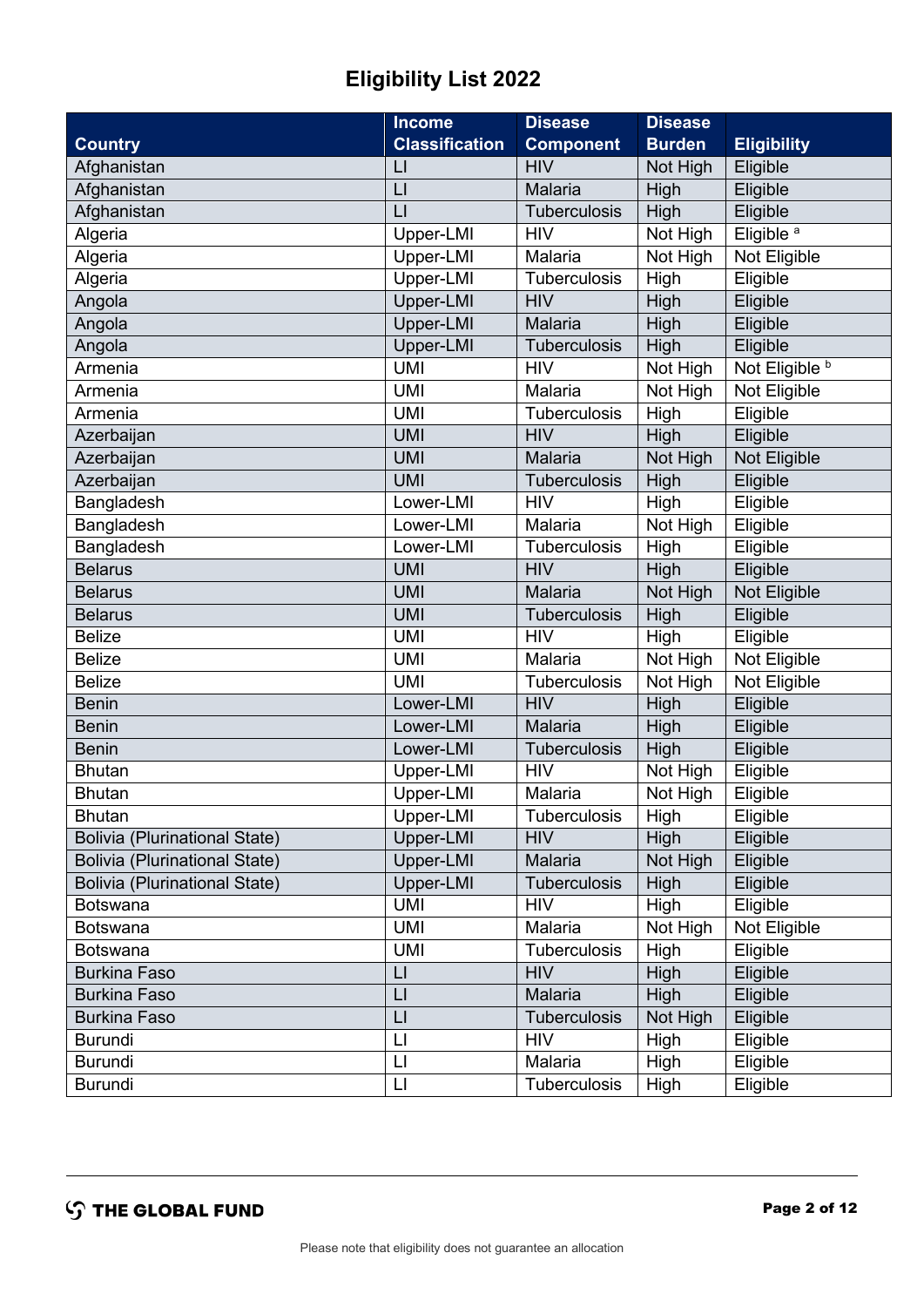|                                 | <b>Income</b>           | <b>Disease</b>      | <b>Disease</b> |                    |
|---------------------------------|-------------------------|---------------------|----------------|--------------------|
| <b>Country</b>                  | <b>Classification</b>   | <b>Component</b>    | <b>Burden</b>  | <b>Eligibility</b> |
| Cabo Verde                      | Upper-LMI               | <b>HIV</b>          | High           | Eligible           |
| Cabo Verde                      | Upper-LMI               | Malaria             | Not High       | Eligible           |
| Cabo Verde                      | Upper-LMI               | <b>Tuberculosis</b> | Not High       | Eligible           |
| Cambodia                        | Lower-LMI               | <b>HIV</b>          | High           | Eligible           |
| Cambodia                        | Lower-LMI               | Malaria             | High           | Eligible           |
| Cambodia                        | Lower-LMI               | <b>Tuberculosis</b> | High           | Eligible           |
| Cameroon                        | Lower-LMI               | <b>HIV</b>          | High           | Eligible           |
| Cameroon                        | Lower-LMI               | <b>Malaria</b>      | High           | Eligible           |
| Cameroon                        | Lower-LMI               | <b>Tuberculosis</b> | High           | Eligible           |
| <b>Central African Republic</b> | $\lfloor \rfloor$       | <b>HIV</b>          | High           | Eligible           |
| <b>Central African Republic</b> | $\mathsf{L}$            | Malaria             | High           | Eligible           |
| <b>Central African Republic</b> | $\lfloor \rfloor$       | Tuberculosis        | High           | Eligible           |
| Chad                            | $\mathsf{L}$            | <b>HIV</b>          | High           | Eligible           |
| Chad                            | $\lfloor \cdot \rfloor$ | Malaria             | High           | Eligible           |
| Chad                            | $\lfloor$               | Tuberculosis        | High           | Eligible           |
| Colombia                        | <b>UMI</b>              | <b>HIV</b>          | High           | Eligible           |
| Colombia                        | <b>UMI</b>              | Malaria             | Not High       | Not Eligible       |
| Colombia                        | <b>UMI</b>              | Tuberculosis        | Not High       | Not Eligible       |
| Comoros                         | Lower-LMI               | <b>HIV</b>          | Not High       | Eligible           |
| Comoros                         | Lower-LMI               | Malaria             | High           | Eligible           |
| Comoros                         | Lower-LMI               | Tuberculosis        | Not High       | Eligible           |
| Congo                           | Lower-LMI               | <b>HIV</b>          | High           | Eligible           |
| Congo                           | Lower-LMI               | Malaria             | High           | Eligible           |
| Congo                           | Lower-LMI               | Tuberculosis        | High           | Eligible           |
| Congo (Democratic Republic)     | $\lfloor \cdot \rfloor$ | <b>HIV</b>          | High           | Eligible           |
| Congo (Democratic Republic)     | LI                      | Malaria             | High           | Eligible           |
| Congo (Democratic Republic)     | $\mathsf{L}$            | <b>Tuberculosis</b> | High           | Eligible           |
| Costa Rica                      | <b>UMI</b>              | <b>HIV</b>          | High           | Eligible           |
| Costa Rica                      | <b>UMI</b>              | Malaria             | Not High       | Not Eligible       |
| Costa Rica                      | <b>UMI</b>              | <b>Tuberculosis</b> | Not High       | Not Eligible       |
| Côte d'Ivoire                   | Lower-LMI               | <b>HIV</b>          | High           | Eligible           |
| Côte d'Ivoire                   | Lower-LMI               | Malaria             | High           | Eligible           |
| Côte d'Ivoire                   | Lower-LMI               | Tuberculosis        | High           | Eligible           |
| Cuba                            | <b>UMI</b>              | <b>HIV</b>          | High           | Eligible           |
| Cuba                            | <b>UMI</b>              | Malaria             | Not High       | Not Eligible       |
| Cuba                            | <b>UMI</b>              | Tuberculosis        | Not High       | Not Eligible       |
| Djibouti                        | Upper-LMI               | <b>HIV</b>          | High           | Eligible           |
| Djibouti                        | Upper-LMI               | Malaria             | Not High       | Eligible           |
| Djibouti                        | Upper-LMI               | <b>Tuberculosis</b> | High           | Eligible           |
| Dominica                        | <b>UMI</b>              | <b>HIV</b>          | Not High       | Eligible           |
| Dominica                        | <b>UMI</b>              | Malaria             | Not High       | Not Eligible       |
| Dominica                        | <b>UMI</b>              | Tuberculosis        | Not High       | Eligible           |
| Dominican Republic              | <b>UMI</b>              | <b>HIV</b>          | High           | Eligible           |
| Dominican Republic              | <b>UMI</b>              | Malaria             | Not High       | Not Eligible       |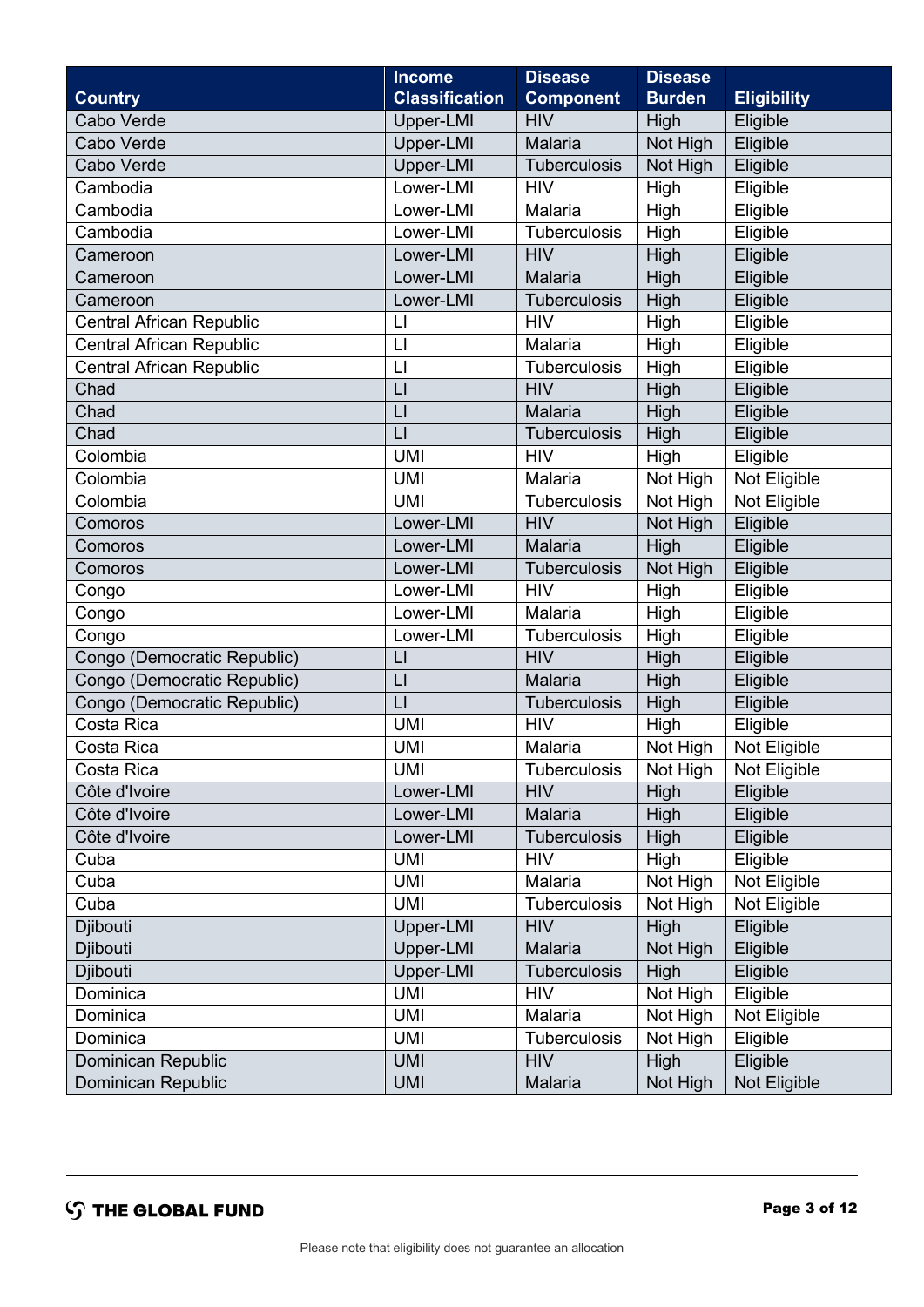|                           | <b>Income</b>           | <b>Disease</b>      | <b>Disease</b> |                                |
|---------------------------|-------------------------|---------------------|----------------|--------------------------------|
| <b>Country</b>            | <b>Classification</b>   | <b>Component</b>    | <b>Burden</b>  | <b>Eligibility</b>             |
| <b>Dominican Republic</b> | <b>UMI</b>              | Tuberculosis        | Not High       | Not Eligible                   |
| Ecuador                   | <b>UMI</b>              | <b>HIV</b>          | High           | Eligible                       |
| Ecuador                   | <b>UMI</b>              | Malaria             | High           | Eligible                       |
| Ecuador                   | <b>UMI</b>              | Tuberculosis        | Not High       | Not Eligible                   |
| Egypt                     | Upper-LMI               | <b>HIV</b>          | High           | Eligible                       |
| Egypt                     | Upper-LMI               | Malaria             | Not High       | Not Eligible                   |
| Egypt                     | Upper-LMI               | Tuberculosis        | Not High       | Eligible                       |
| El Salvador               | Upper-LMI               | <b>HIV</b>          | High           | Eligible                       |
| El Salvador               | Upper-LMI               | Malaria             | Not High       | Transition (2021) <sup>c</sup> |
| El Salvador               | Upper-LMI               | <b>Tuberculosis</b> | High           | Eligible                       |
| <b>Equatorial Guinea</b>  | <b>UMI</b>              | <b>HIV</b>          | High           | Eligible                       |
| <b>Equatorial Guinea</b>  | <b>UMI</b>              | <b>Malaria</b>      | High           | Eligible                       |
| <b>Equatorial Guinea</b>  | <b>UMI</b>              | Tuberculosis        | High           | Eligible                       |
| Eritrea                   | $\sqcup$                | <b>HIV</b>          | High           | Eligible                       |
| Eritrea                   | $\mathsf{L}$            | Malaria             | Not High       | Eligible                       |
| Eritrea                   | $\mathsf{L}$            | Tuberculosis        | High           | Eligible                       |
| Eswatini                  | Upper-LMI               | <b>HIV</b>          | High           | Eligible                       |
| Eswatini                  | Upper-LMI               | <b>Malaria</b>      | Not High       | Eligible                       |
| Eswatini                  | Upper-LMI               | Tuberculosis        | High           | Eligible                       |
| Ethiopia                  | $\mathsf{L}$            | <b>HIV</b>          | High           | Eligible                       |
| Ethiopia                  | $\lfloor$               | Malaria             | High           | Eligible                       |
| Ethiopia                  | $\lfloor \cdot \rfloor$ | <b>Tuberculosis</b> | High           | Eligible                       |
| Fiji                      | <b>UMI</b>              | <b>HIV</b>          | Not High       | Eligible                       |
| Fiji                      | <b>UMI</b>              | <b>Malaria</b>      | Not High       | Not Eligible                   |
| Fiji                      | <b>UMI</b>              | Tuberculosis        | High           | Eligible                       |
| Gabon                     | <b>UMI</b>              | <b>HIV</b>          | High           | Eligible                       |
| Gabon                     | <b>UMI</b>              | Malaria             | High           | Eligible                       |
| Gabon                     | <b>UMI</b>              | Tuberculosis        | High           | Eligible                       |
| Gambia                    | $\mathsf{L}$            | <b>HIV</b>          | High           | Eligible                       |
| Gambia                    | $\lfloor$               | Malaria             | High           | Eligible                       |
| Gambia                    | LI                      | <b>Tuberculosis</b> | High           | Eligible                       |
| Georgia                   | <b>UMI</b>              | <b>HIV</b>          | High           | Eligible                       |
| Georgia                   | <b>UMI</b>              | Malaria             | Not High       | Not Eligible                   |
| Georgia                   | <b>UMI</b>              | <b>Tuberculosis</b> | High           | Eligible                       |
| Ghana                     | Lower-LMI               | <b>HIV</b>          | High           | Eligible                       |
| Ghana                     | Lower-LMI               | Malaria             | High           | Eligible                       |
| Ghana                     | Lower-LMI               | <b>Tuberculosis</b> | High           | Eligible                       |
| Grenada                   | <b>UMI</b>              | <b>HIV</b>          | Not High       | Eligible                       |
| Grenada                   | <b>UMI</b>              | Malaria             | Not High       | Not Eligible                   |
| Grenada                   | <b>UMI</b>              | <b>Tuberculosis</b> | Not High       | Eligible                       |
| Guatemala                 | <b>UMI</b>              | <b>HIV</b>          | High           | Eligible                       |
| Guatemala                 | <b>UMI</b>              | Malaria             | Not High       | Not Eligible b                 |
| Guatemala                 | <b>UMI</b>              | Tuberculosis        | Not High       | Not Eligible b                 |
| Guinea                    | $\lfloor \rfloor$       | <b>HIV</b>          | High           | Eligible                       |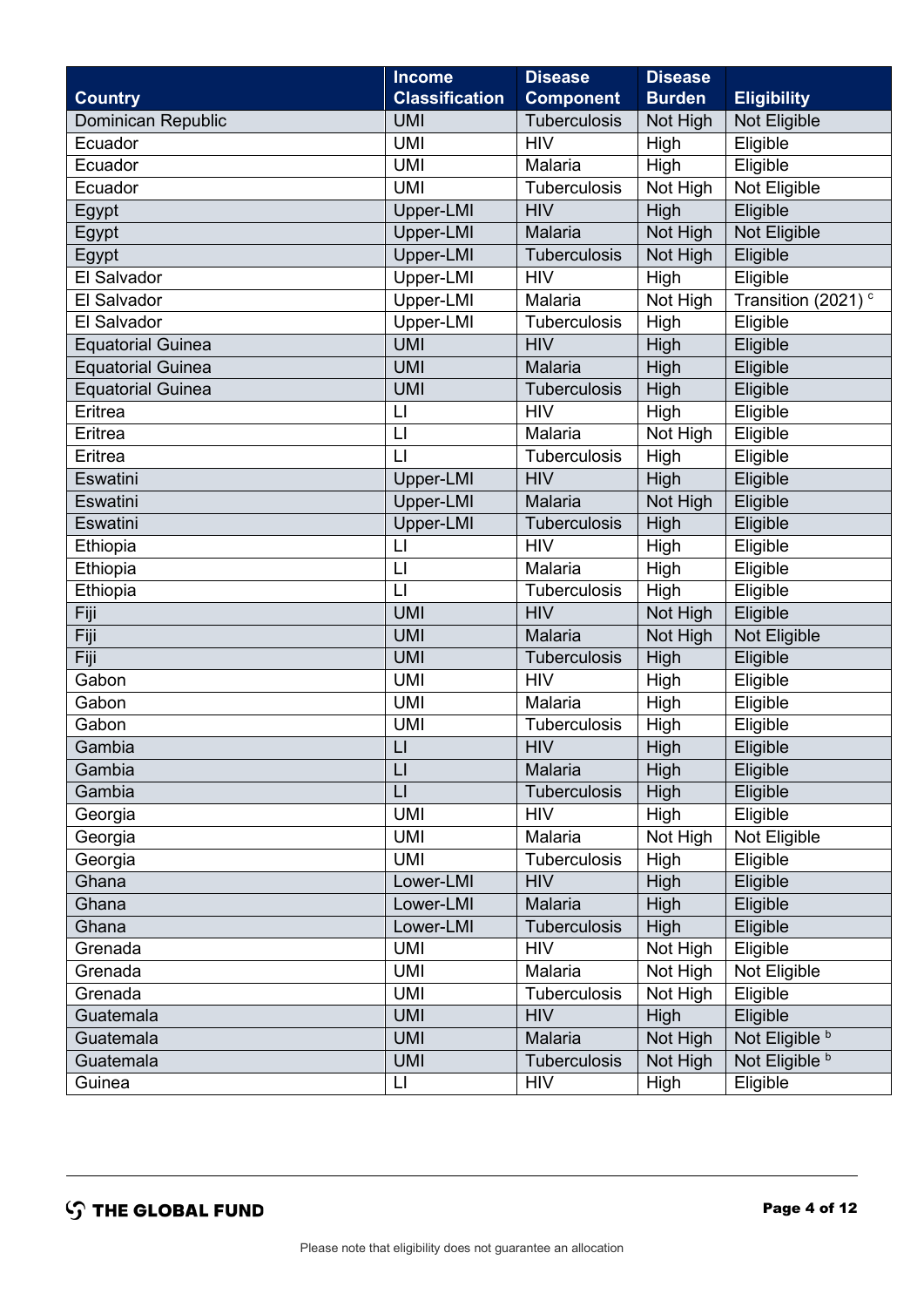|                                      | <b>Income</b>           | <b>Disease</b>      | <b>Disease</b> |                                |
|--------------------------------------|-------------------------|---------------------|----------------|--------------------------------|
| <b>Country</b>                       | <b>Classification</b>   | <b>Component</b>    | <b>Burden</b>  | <b>Eligibility</b>             |
| Guinea                               | $\lfloor \rfloor$       | Malaria             | High           | Eligible                       |
| Guinea                               | $\lfloor \rfloor$       | Tuberculosis        | High           | Eligible                       |
| Guinea-Bissau                        | $\lfloor$               | <b>HIV</b>          | High           | Eligible                       |
| Guinea-Bissau                        | $\lfloor$               | Malaria             | High           | Eligible                       |
| Guinea-Bissau                        | $\lfloor$               | Tuberculosis        | High           | Eligible                       |
| Guyana                               | <b>UMI</b>              | <b>HIV</b>          | High           | Eligible                       |
| Guyana                               | <b>UMI</b>              | Malaria             | Not High       | Not Eligible <sup>b</sup>      |
| Guyana                               | <b>UMI</b>              | Tuberculosis        | High           | Eligible                       |
| Haiti                                | Lower-LMI               | <b>HIV</b>          | High           | Eligible                       |
| Haiti                                | Lower-LMI               | <b>Malaria</b>      | Not High       | Eligible                       |
| Haiti                                | Lower-LMI               | Tuberculosis        | <b>High</b>    | Eligible                       |
| Honduras                             | Lower-LMI               | <b>HIV</b>          | High           | Eligible                       |
| Honduras                             | Lower-LMI               | Malaria             | Not High       | Eligible                       |
| Honduras                             | Lower-LMI               | Tuberculosis        | Not High       | Eligible                       |
| India                                | Lower-LMI               | <b>HIV</b>          | High           | Eligible                       |
| India                                | Lower-LMI               | Malaria             | High           | Eligible                       |
| India                                | Lower-LMI               | <b>Tuberculosis</b> | High           | Eligible                       |
| Indonesia                            | Upper-LMI               | <b>HIV</b>          | High           | Eligible                       |
| Indonesia                            | Upper-LMI               | Malaria             | Not High       | Eligible                       |
| Indonesia                            | Upper-LMI               | Tuberculosis        | High           | Eligible                       |
| Iran (Islamic Republic)              | Upper-LMI               | <b>HIV</b>          | High           | Eligible                       |
| Iran (Islamic Republic)              | Upper-LMI               | <b>Malaria</b>      | Not High       | Not Eligible                   |
| Iran (Islamic Republic)              | Upper-LMI               | Tuberculosis        | Not High       | Not Eligible <sup>d</sup>      |
| Iraq                                 | <b>UMI</b>              | <b>HIV</b>          | Not High       | Not Eligible                   |
| Iraq                                 | <b>UMI</b>              | Malaria             | Not High       | Not Eligible                   |
| Iraq                                 | <b>UMI</b>              | Tuberculosis        | High           | Eligible                       |
| Jamaica                              | <b>UMI</b>              | <b>HIV</b>          | High           | Eligible                       |
| Jamaica                              | <b>UMI</b>              | <b>Malaria</b>      | Not High       | Not Eligible                   |
| Jamaica                              | <b>UMI</b>              | <b>Tuberculosis</b> | Not High       | Not Eligible                   |
| Jordan                               | UMI                     | HIV                 | Not High       | Not Eligible                   |
| Jordan                               | <b>UMI</b>              | Malaria             | Not High       | Not Eligible                   |
| Jordan                               | <b>UMI</b>              | Tuberculosis        | Not High       | Transition (2021) <sup>e</sup> |
| Kazakhstan                           | <b>UMI</b>              | <b>HIV</b>          | High           | Eligible                       |
| Kazakhstan                           | <b>UMI</b>              | Malaria             | Not High       | Not Eligible                   |
| Kazakhstan                           | <b>UMI</b>              | <b>Tuberculosis</b> | High           | Eligible                       |
| Kenya                                | Lower-LMI               | <b>HIV</b>          | High           | Eligible                       |
| Kenya                                | Lower-LMI               | Malaria             | High           | Eligible                       |
| Kenya                                | Lower-LMI               | Tuberculosis        | High           | Eligible                       |
| Kiribati                             | Upper-LMI               | <b>HIV</b>          | Not High       | Eligible                       |
| Kiribati                             | Upper-LMI               | Malaria             | Not High       | Not Eligible                   |
| Kiribati                             | Upper-LMI               | <b>Tuberculosis</b> | High           | Eligible                       |
| Korea (Democratic People's Republic) | $\lfloor \rfloor$       | <b>HIV</b>          | Not High       | Eligible                       |
| Korea (Democratic People's Republic) | $\lfloor \cdot \rfloor$ | Malaria             | Not High       | Eligible                       |
| Korea (Democratic People's Republic) | LI                      | Tuberculosis        | High           | Eligible                       |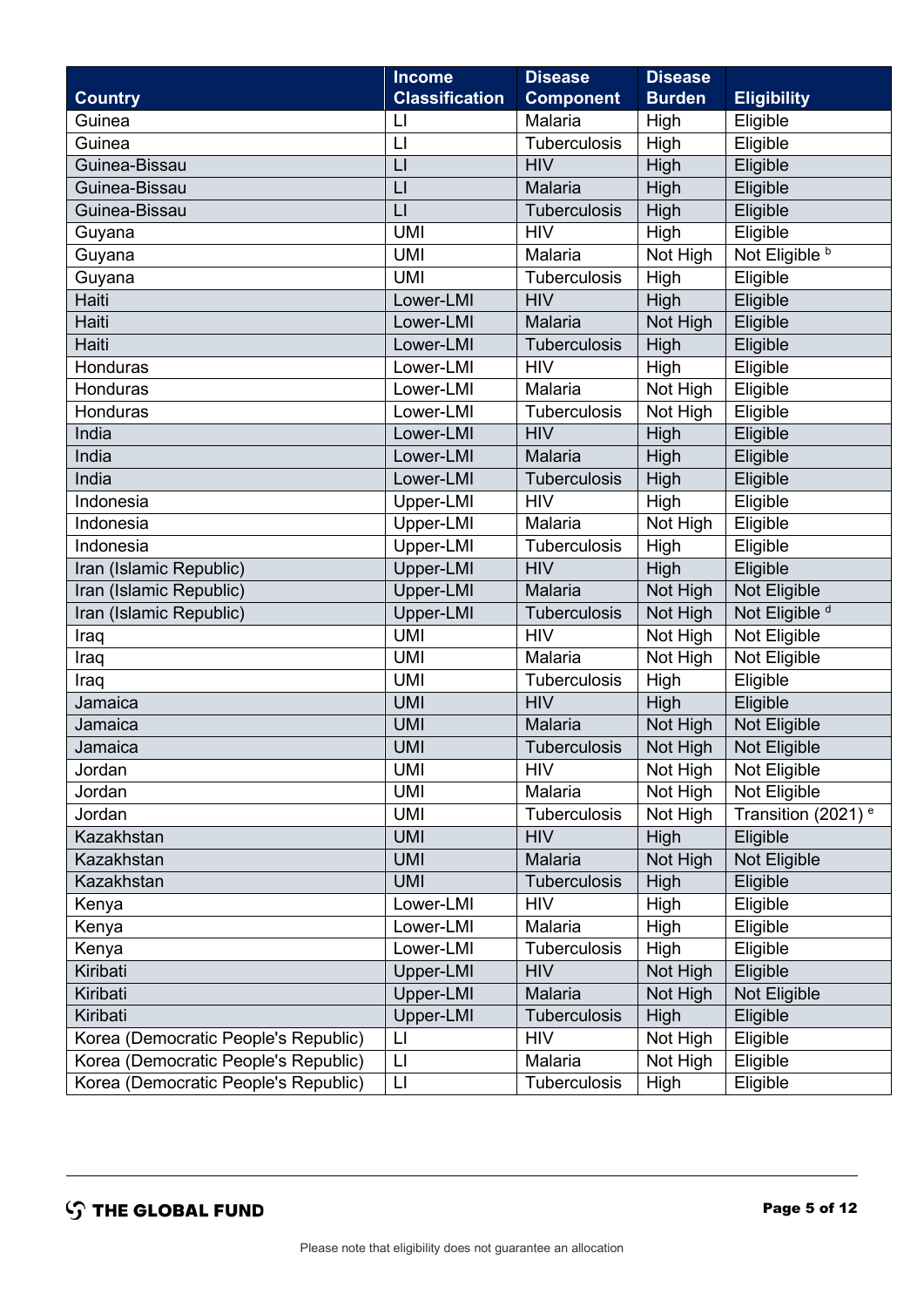|                                    | <b>Income</b>           | <b>Disease</b>      | <b>Disease</b> |                           |
|------------------------------------|-------------------------|---------------------|----------------|---------------------------|
| <b>Country</b>                     | <b>Classification</b>   | <b>Component</b>    | <b>Burden</b>  | <b>Eligibility</b>        |
| Kosovo                             | <b>UMI</b>              | <b>HIV</b>          | Not High       | Not Eligible <sup>b</sup> |
| Kosovo                             | <b>UMI</b>              | Malaria             | Not High       | Not Eligible              |
| Kosovo                             | <b>UMI</b>              | Tuberculosis        | Not High       | Not Eligible b            |
| Kyrgyzstan                         | Lower-LMI               | <b>HIV</b>          | High           | Eligible                  |
| Kyrgyzstan                         | Lower-LMI               | Malaria             | Not High       | Not Eligible              |
| Kyrgyzstan                         | Lower-LMI               | Tuberculosis        | High           | Eligible                  |
| Lao (People's Democratic Republic) | Lower-LMI               | <b>HIV</b>          | Not High       | Eligible                  |
| Lao (People's Democratic Republic) | Lower-LMI               | Malaria             | High           | Eligible                  |
| Lao (People's Democratic Republic) | Lower-LMI               | <b>Tuberculosis</b> | High           | Eligible                  |
| Lebanon                            | <b>UMI</b>              | <b>HIV</b>          | High           | Eligible                  |
| Lebanon                            | <b>UMI</b>              | Malaria             | Not High       | Not Eligible              |
| Lebanon                            | <b>UMI</b>              | Tuberculosis        | Not High       | Not Eligible              |
| Lesotho                            | Lower-LMI               | <b>HIV</b>          | High           | Eligible                  |
| Lesotho                            | Lower-LMI               | Malaria             | Not High       | Not Eligible              |
| Lesotho                            | Lower-LMI               | Tuberculosis        | High           | Eligible                  |
| Liberia                            | $\lfloor \cdot \rfloor$ | <b>HIV</b>          | High           | Eligible                  |
| Liberia                            | $\lfloor \rfloor$       | Malaria             | High           | Eligible                  |
| Liberia                            | $\mathsf{L}$            | Tuberculosis        | High           | Eligible                  |
| Libya                              | <b>UMI</b>              | <b>HIV</b>          | Not High       | Not Eligible              |
| Libya                              | <b>UMI</b>              | Malaria             | Not High       | Not Eligible              |
| Libya                              | <b>UMI</b>              | Tuberculosis        | High           | Eligible <sup>f</sup>     |
| Madagascar                         | $\lfloor \rfloor$       | <b>HIV</b>          | High           | Eligible                  |
| Madagascar                         | $\mathsf{L}$            | Malaria             | High           | Eligible                  |
| Madagascar                         | $\mathsf{L}$            | Tuberculosis        | High           | Eligible                  |
| Malawi                             | $\lfloor \cdot \rfloor$ | <b>HIV</b>          | High           | Eligible                  |
| Malawi                             | $\mathsf{L}$            | Malaria             | High           | Eligible                  |
| Malawi                             | LI                      | <b>Tuberculosis</b> | High           | Eligible                  |
| Malaysia                           | <b>UMI</b>              | <b>HIV</b>          | High           | Eligible                  |
| Malaysia                           | <b>UMI</b>              | Malaria             | Not High       | Not Eligible              |
| Malaysia                           | <b>UMI</b>              | <b>Tuberculosis</b> | High           | Eligible                  |
| <b>Maldives</b>                    | <b>UMI</b>              | <b>HIV</b>          | Not High       | Eligible                  |
| <b>Maldives</b>                    | <b>UMI</b>              | Malaria             | Not High       | Not Eligible              |
| Maldives                           | <b>UMI</b>              | Tuberculosis        | Not High       | Eligible                  |
| Mali                               | LI                      | <b>HIV</b>          | High           | Eligible                  |
| Mali                               | $\lfloor \rfloor$       | Malaria             | High           | Eligible                  |
| Mali                               | $\lfloor \rfloor$       | Tuberculosis        | High           | Eligible                  |
| <b>Marshall Islands</b>            | <b>UMI</b>              | <b>HIV</b>          | Not High       | Eligible                  |
| <b>Marshall Islands</b>            | <b>UMI</b>              | Malaria             | Not High       | Not Eligible              |
| <b>Marshall Islands</b>            | <b>UMI</b>              | <b>Tuberculosis</b> | High           | Eligible                  |
| Mauritania                         | Lower-LMI               | <b>HIV</b>          | High           | Eligible                  |
| Mauritania                         | Lower-LMI               | Malaria             | High           | Eligible                  |
| Mauritania                         | Lower-LMI               | Tuberculosis        | High           | Eligible                  |
| <b>Mauritius</b>                   | <b>UMI</b>              | <b>HIV</b>          | High           | Eligible                  |
| <b>Mauritius</b>                   | <b>UMI</b>              | Malaria             | Not High       | Not Eligible              |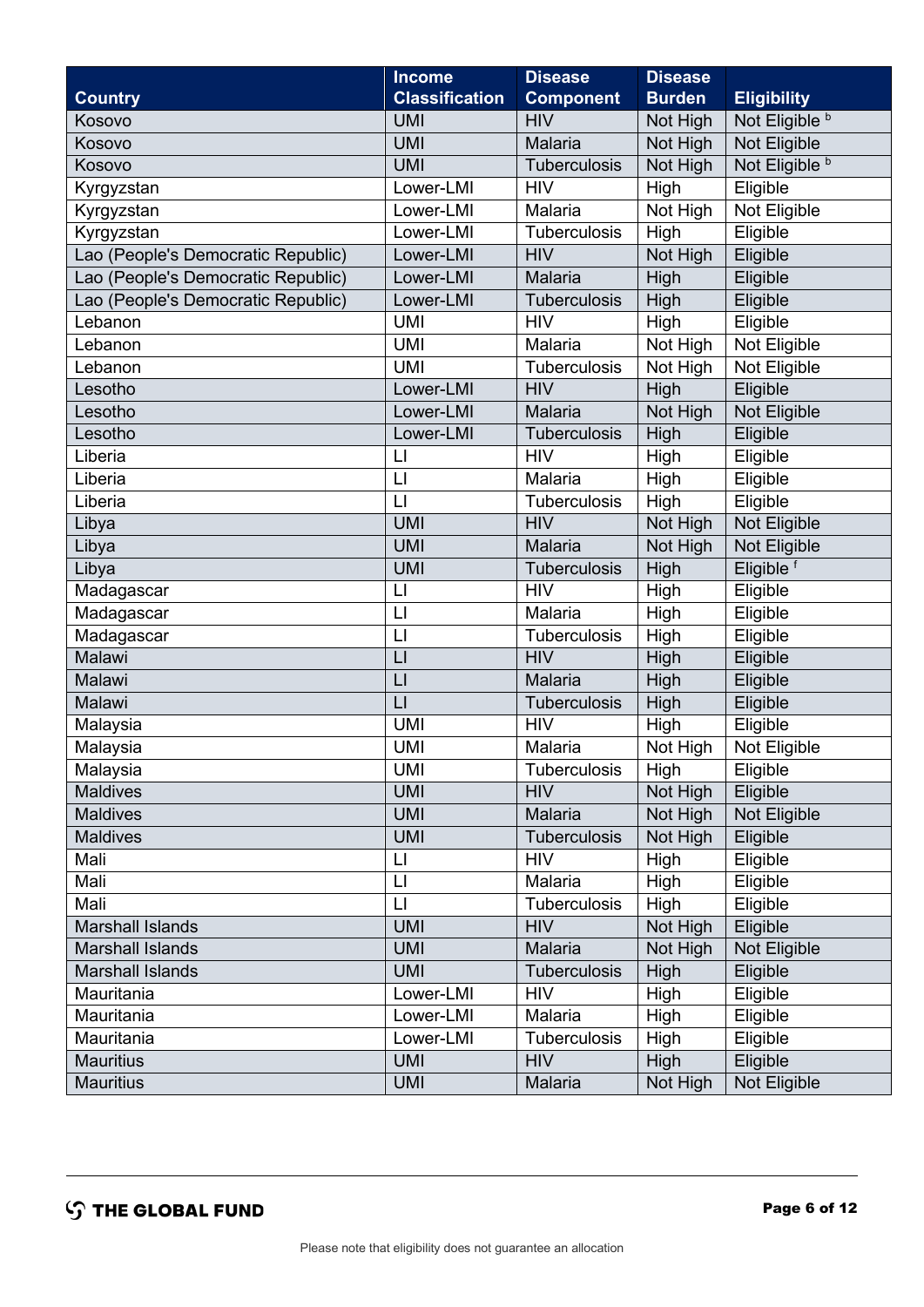|                               | <b>Income</b>           | <b>Disease</b>      | <b>Disease</b> |                           |
|-------------------------------|-------------------------|---------------------|----------------|---------------------------|
| <b>Country</b>                | <b>Classification</b>   | <b>Component</b>    | <b>Burden</b>  | <b>Eligibility</b>        |
| <b>Mauritius</b>              | <b>UMI</b>              | <b>Tuberculosis</b> | Not High       | Not Eligible              |
| Micronesia (Federated States) | Upper-LMI               | <b>HIV</b>          | Not High       | Eligible                  |
| Micronesia (Federated States) | Upper-LMI               | Malaria             | Not High       | Not Eligible              |
| Micronesia (Federated States) | Upper-LMI               | Tuberculosis        | High           | Eligible                  |
| Moldova                       | <b>UMI</b>              | <b>HIV</b>          | High           | Eligible                  |
| Moldova                       | <b>UMI</b>              | Malaria             | Not High       | Not Eligible              |
| Moldova                       | <b>UMI</b>              | <b>Tuberculosis</b> | High           | Eligible                  |
| Mongolia                      | Upper-LMI               | <b>HIV</b>          | High           | Eligible                  |
| Mongolia                      | Upper-LMI               | Malaria             | Not High       | Not Eligible              |
| Mongolia                      | Upper-LMI               | <b>Tuberculosis</b> | High           | Eligible                  |
| Montenegro                    | <b>UMI</b>              | <b>HIV</b>          | High           | Eligible                  |
| Montenegro                    | <b>UMI</b>              | <b>Malaria</b>      | Not High       | Not Eligible              |
| Montenegro                    | <b>UMI</b>              | <b>Tuberculosis</b> | Not High       | Not Eligible              |
| Morocco                       | Upper-LMI               | <b>HIV</b>          | High           | Eligible                  |
| Morocco                       | Upper-LMI               | Malaria             | Not High       | Not Eligible              |
| Morocco                       | Upper-LMI               | Tuberculosis        | High           | Eligible                  |
| Mozambique                    | $\lfloor$               | <b>HIV</b>          | High           | Eligible                  |
| Mozambique                    | $\mathsf{L}$            | Malaria             | High           | Eligible                  |
| Mozambique                    | $\lfloor$               | Tuberculosis        | High           | Eligible                  |
| Myanmar                       | Lower-LMI               | <b>HIV</b>          | High           | Eligible                  |
| Myanmar                       | Lower-LMI               | Malaria             | High           | Eligible                  |
| Myanmar                       | Lower-LMI               | <b>Tuberculosis</b> | High           | Eligible                  |
| Namibia                       | <b>UMI</b>              | <b>HIV</b>          | High           | Eligible                  |
| Namibia                       | <b>UMI</b>              | Malaria             | High           | Eligible                  |
| Namibia                       | <b>UMI</b>              | Tuberculosis        | High           | Eligible                  |
| Nauru                         | H <sub>l</sub>          | <b>HIV</b>          | Not High       | Not Eligible              |
| Nauru                         | H <sub>l</sub>          | Malaria             | Not High       | Not Eligible              |
| Nauru                         | H <sub>l</sub>          | Tuberculosis        | High           | Not Eligible <sup>9</sup> |
| Nepal                         | Lower-LMI               | <b>HIV</b>          | High           | Eligible                  |
| Nepal                         | Lower-LMI               | Malaria             | Not High       | Eligible                  |
| Nepal                         | Lower-LMI               | <b>Tuberculosis</b> | High           | Eligible                  |
| Nicaragua                     | Lower-LMI               | <b>HIV</b>          | High           | Eligible                  |
| Nicaragua                     | Lower-LMI               | Malaria             | Not High       | Eligible                  |
| Nicaragua                     | Lower-LMI               | <b>Tuberculosis</b> | Not High       | Eligible                  |
| Niger                         | $\lfloor \rfloor$       | <b>HIV</b>          | High           | Eligible                  |
| Niger                         | $\lfloor$               | Malaria             | High           | Eligible                  |
| Niger                         | $\lfloor \cdot \rfloor$ | <b>Tuberculosis</b> | High           | Eligible                  |
| Nigeria                       | Lower-LMI               | <b>HIV</b>          | High           | Eligible                  |
| Nigeria                       | Lower-LMI               | Malaria             | High           | Eligible                  |
| Nigeria                       | Lower-LMI               | Tuberculosis        | High           | Eligible                  |
| North Macedonia               | <b>UMI</b>              | <b>HIV</b>          | High           | Eligible                  |
| North Macedonia               | <b>UMI</b>              | Malaria             | Not High       | Not Eligible              |
| North Macedonia               | <b>UMI</b>              | <b>Tuberculosis</b> | Not High       | Not Eligible              |
| Pakistan                      | Lower-LMI               | <b>HIV</b>          | High           | Eligible                  |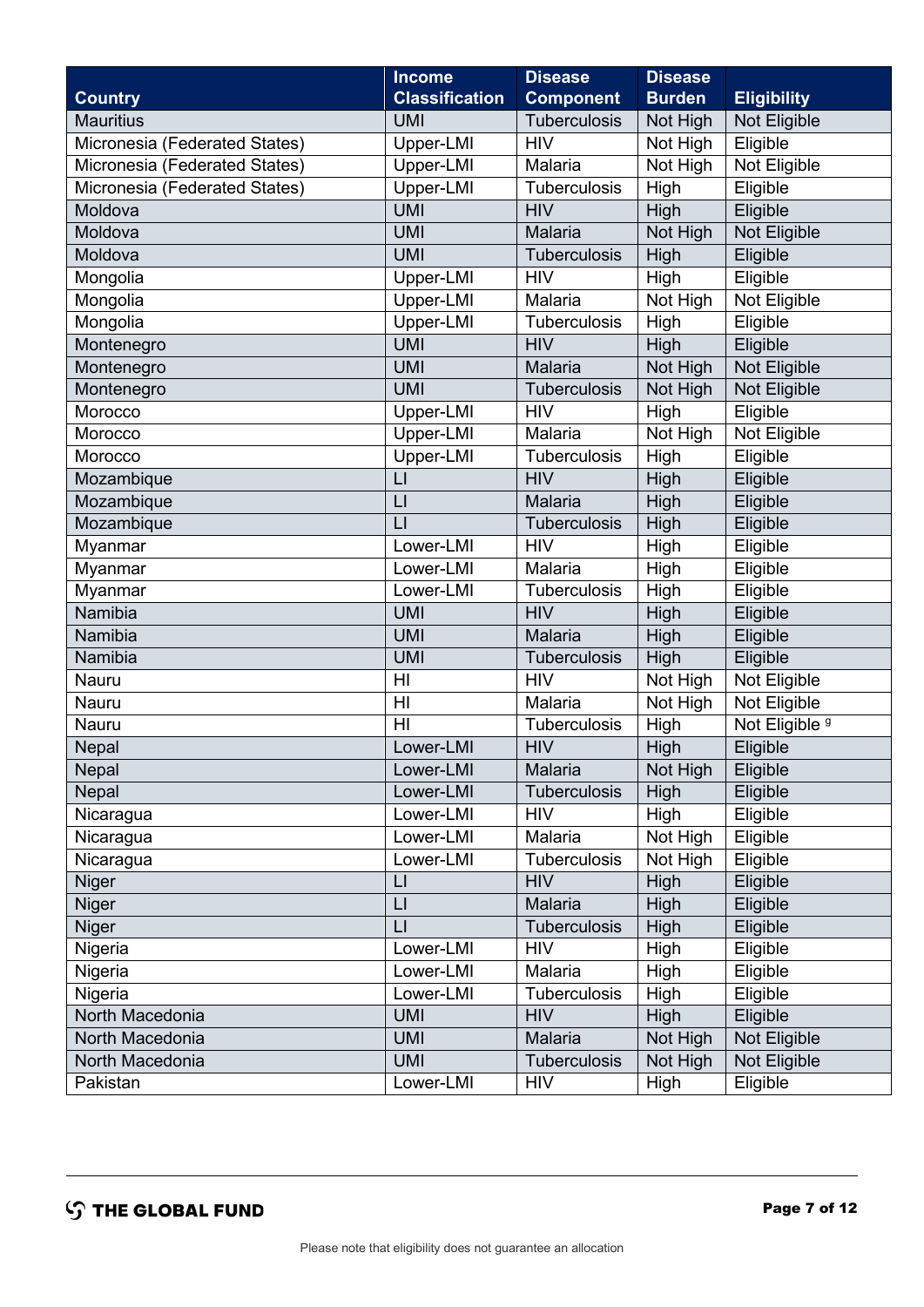|                                  | <b>Income</b>         | <b>Disease</b>      | <b>Disease</b> |                       |
|----------------------------------|-----------------------|---------------------|----------------|-----------------------|
| <b>Country</b>                   | <b>Classification</b> | <b>Component</b>    | <b>Burden</b>  | <b>Eligibility</b>    |
| Pakistan                         | Lower-LMI             | Malaria             | Not High       | Eligible              |
| Pakistan                         | Lower-LMI             | Tuberculosis        | High           | Eligible              |
| Palestine                        | Upper-LMI             | <b>HIV</b>          | Not High       | Eligible              |
| Palestine                        | Upper-LMI             | Malaria             | Not High       | Not Eligible          |
| Palestine                        | Upper-LMI             | Tuberculosis        | Not High       | Eligible              |
| Papua New Guinea                 | Upper-LMI             | <b>HIV</b>          | High           | Eligible              |
| Papua New Guinea                 | Upper-LMI             | Malaria             | High           | Eligible              |
| Papua New Guinea                 | Upper-LMI             | Tuberculosis        | High           | Eligible              |
| Paraguay                         | <b>UMI</b>            | <b>HIV</b>          | High           | Eligible              |
| Paraguay                         | <b>UMI</b>            | Malaria             | Not High       | Not Eligible          |
| Paraguay                         | <b>UMI</b>            | Tuberculosis        | Not High       | Not Eligible          |
| Peru                             | <b>UMI</b>            | <b>HIV</b>          | High           | Eligible              |
| Peru                             | <b>UMI</b>            | Malaria             | Not High       | Not Eligible          |
| Peru                             | <b>UMI</b>            | Tuberculosis        | High           | Eligible              |
| Philippines                      | Upper-LMI             | <b>HIV</b>          | High           | Eligible              |
| Philippines                      | Upper-LMI             | Malaria             | Not High       | Eligible              |
| Philippines                      | Upper-LMI             | <b>Tuberculosis</b> | High           | Eligible              |
| Romania                          | <b>UMI</b>            | <b>HIV</b>          | High           | Not Eligible h        |
| Romania                          | <b>UMI</b>            | Malaria             | Not High       | Not Eligible          |
| Romania                          | <b>UMI</b>            | Tuberculosis        | High           | Eligible              |
| <b>Russian Federation</b>        | <b>UMI</b>            | <b>HIV</b>          | High           | Eligible <sup>i</sup> |
| <b>Russian Federation</b>        | <b>UMI</b>            | Malaria             | Not High       | Not Eligible          |
| Russian Federation               | <b>UMI</b>            | Tuberculosis        | High           | Not Eligible          |
| Rwanda                           | $\mathsf{L}$          | <b>HIV</b>          | High           | Eligible              |
| Rwanda                           | $\lfloor \rfloor$     | Malaria             | High           | Eligible              |
| Rwanda                           | $\mathsf{L}$          | Tuberculosis        | High           | Eligible              |
| Saint Lucia                      | <b>UMI</b>            | <b>HIV</b>          | Not High       | Eligible              |
| Saint Lucia                      | <b>UMI</b>            | Malaria             | Not High       | Not Eligible          |
| Saint Lucia                      | <b>UMI</b>            | Tuberculosis        | Not High       | Eligible              |
| Saint Vincent and the Grenadines | <b>UMI</b>            | <b>HIV</b>          | Not High       | Eligible              |
| Saint Vincent and the Grenadines | <b>UMI</b>            | Malaria             | Not High       | Not Eligible          |
| Saint Vincent and the Grenadines | <b>UMI</b>            | Tuberculosis        | Not High       | Eligible              |
| Samoa                            | <b>UMI</b>            | <b>HIV</b>          | Not High       | Eligible              |
| Samoa                            | <b>UMI</b>            | Malaria             | Not High       | Not Eligible          |
| Samoa                            | <b>UMI</b>            | <b>Tuberculosis</b> | Not High       | Eligible              |
| Sao Tome and Principe            | Lower-LMI             | <b>HIV</b>          | High           | Eligible              |
| Sao Tome and Principe            | Lower-LMI             | Malaria             | High           | Eligible              |
| Sao Tome and Principe            | Lower-LMI             | Tuberculosis        | High           | Eligible              |
| Senegal                          | Lower-LMI             | <b>HIV</b>          | High           | Eligible              |
| Senegal                          | Lower-LMI             | Malaria             | High           | Eligible              |
| Senegal                          | Lower-LMI             | <b>Tuberculosis</b> | High           | Eligible              |
| Serbia                           | <b>UMI</b>            | <b>HIV</b>          | High           | Eligible              |
| Serbia                           | <b>UMI</b>            | Malaria             | Not High       | Not Eligible          |
| Serbia                           | <b>UMI</b>            | <b>Tuberculosis</b> | Not High       | Not Eligible          |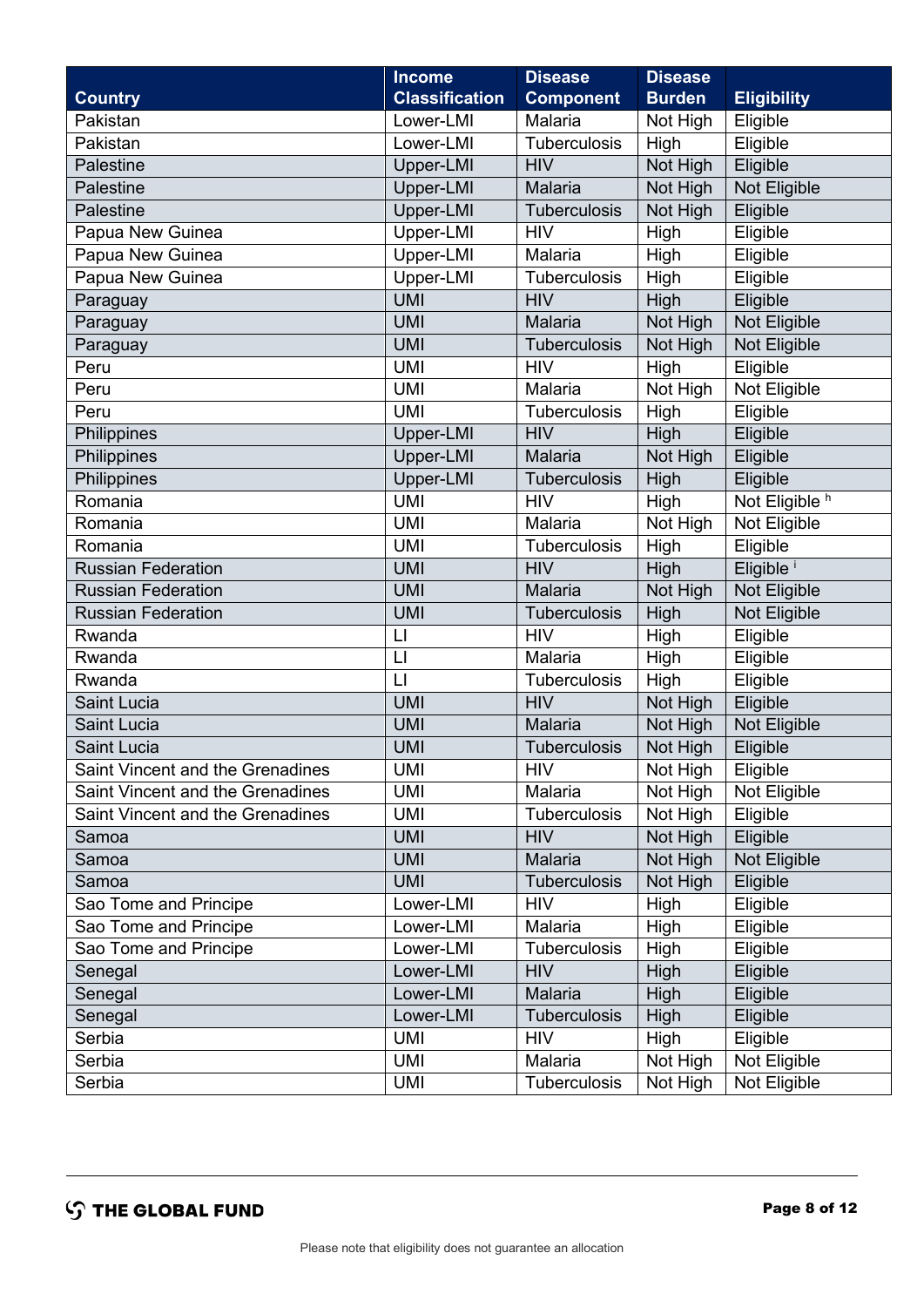|                            | <b>Income</b>           | <b>Disease</b>      | <b>Disease</b> |                    |
|----------------------------|-------------------------|---------------------|----------------|--------------------|
| <b>Country</b>             | <b>Classification</b>   | <b>Component</b>    | <b>Burden</b>  | <b>Eligibility</b> |
| Sierra Leone               | $\lfloor$               | <b>HIV</b>          | High           | Eligible           |
| Sierra Leone               | $\lfloor$               | Malaria             | High           | Eligible           |
| Sierra Leone               | $\lfloor$               | <b>Tuberculosis</b> | High           | Eligible           |
| Solomon Islands            | Lower-LMI               | <b>HIV</b>          | Not High       | Eligible           |
| Solomon Islands            | Lower-LMI               | Malaria             | High           | Eligible           |
| Solomon Islands            | Lower-LMI               | Tuberculosis        | High           | Eligible           |
| Somalia                    | $\lfloor \rfloor$       | <b>HIV</b>          | Not High       | Eligible           |
| Somalia                    | $\lfloor$               | <b>Malaria</b>      | High           | Eligible           |
| Somalia                    | $\mathsf{L}$            | Tuberculosis        | High           | Eligible           |
| South Africa               | <b>UMI</b>              | <b>HIV</b>          | High           | Eligible           |
| South Africa               | <b>UMI</b>              | Malaria             | Not High       | Not Eligible       |
| South Africa               | <b>UMI</b>              | <b>Tuberculosis</b> | High           | Eligible           |
| South Sudan                | $\lfloor$               | <b>HIV</b>          | High           | Eligible           |
| South Sudan                | LI                      | Malaria             | High           | Eligible           |
| South Sudan                | L1                      | <b>Tuberculosis</b> | High           | Eligible           |
| Sri Lanka                  | Upper-LMI               | <b>HIV</b>          | Not High       | Eligible           |
| Sri Lanka                  | Upper-LMI               | Malaria             | Not High       | Not Eligible       |
| Sri Lanka                  | Upper-LMI               | Tuberculosis        | High           | Eligible           |
| Sudan                      | $\lfloor \cdot \rfloor$ | <b>HIV</b>          | Not High       | Eligible           |
| Sudan                      | $\lfloor$               | Malaria             | High           | Eligible           |
| Sudan                      | L1                      | Tuberculosis        | High           | Eligible           |
| Suriname                   | <b>UMI</b>              | <b>HIV</b>          | High           | Eligible           |
| Suriname                   | <b>UMI</b>              | Malaria             | High           | Eligible           |
| Suriname                   | <b>UMI</b>              | <b>Tuberculosis</b> | High           | Eligible           |
| Syrian Arab Republic       | $\lfloor$               | <b>HIV</b>          | Not High       | Eligible           |
| Syrian Arab Republic       | LI                      | Malaria             | Not High       | Not Eligible       |
| Syrian Arab Republic       | L1                      | Tuberculosis        | Not High       | Eligible           |
| Tajikistan                 | Lower-LMI               | <b>HIV</b>          | High           | Eligible           |
| Tajikistan                 | Lower-LMI               | Malaria             | Not High       | Not Eligible       |
| Tajikistan                 | Lower-LMI               | Tuberculosis        | High           | Eligible           |
| Tanzania (United Republic) | Lower-LMI               | <b>HIV</b>          | High           | Eligible           |
| Tanzania (United Republic) | Lower-LMI               | Malaria             | High           | Eligible           |
| Tanzania (United Republic) | Lower-LMI               | Tuberculosis        | High           | Eligible           |
| Thailand                   | <b>UMI</b>              | <b>HIV</b>          | High           | Eligible           |
| Thailand                   | UMI                     | Malaria             | High           | Eligible           |
| Thailand                   | <b>UMI</b>              | Tuberculosis        | High           | Eligible           |
| <b>Timor-Leste</b>         | Lower-LMI               | <b>HIV</b>          | Not High       | Eligible           |
| <b>Timor-Leste</b>         | Lower-LMI               | Malaria             | High           | Eligible           |
| <b>Timor-Leste</b>         | Lower-LMI               | <b>Tuberculosis</b> | High           | Eligible           |
| Togo                       | $\mathsf{L}$            | <b>HIV</b>          | High           | Eligible           |
| Togo                       | $\mathsf{L}$            | Malaria             | High           | Eligible           |
| Togo                       | $\lfloor \rfloor$       | Tuberculosis        | Not High       | Eligible           |
| Tonga                      | <b>UMI</b>              | <b>HIV</b>          | Not High       | Eligible           |
| Tonga                      | <b>UMI</b>              | Malaria             | Not High       | Not Eligible       |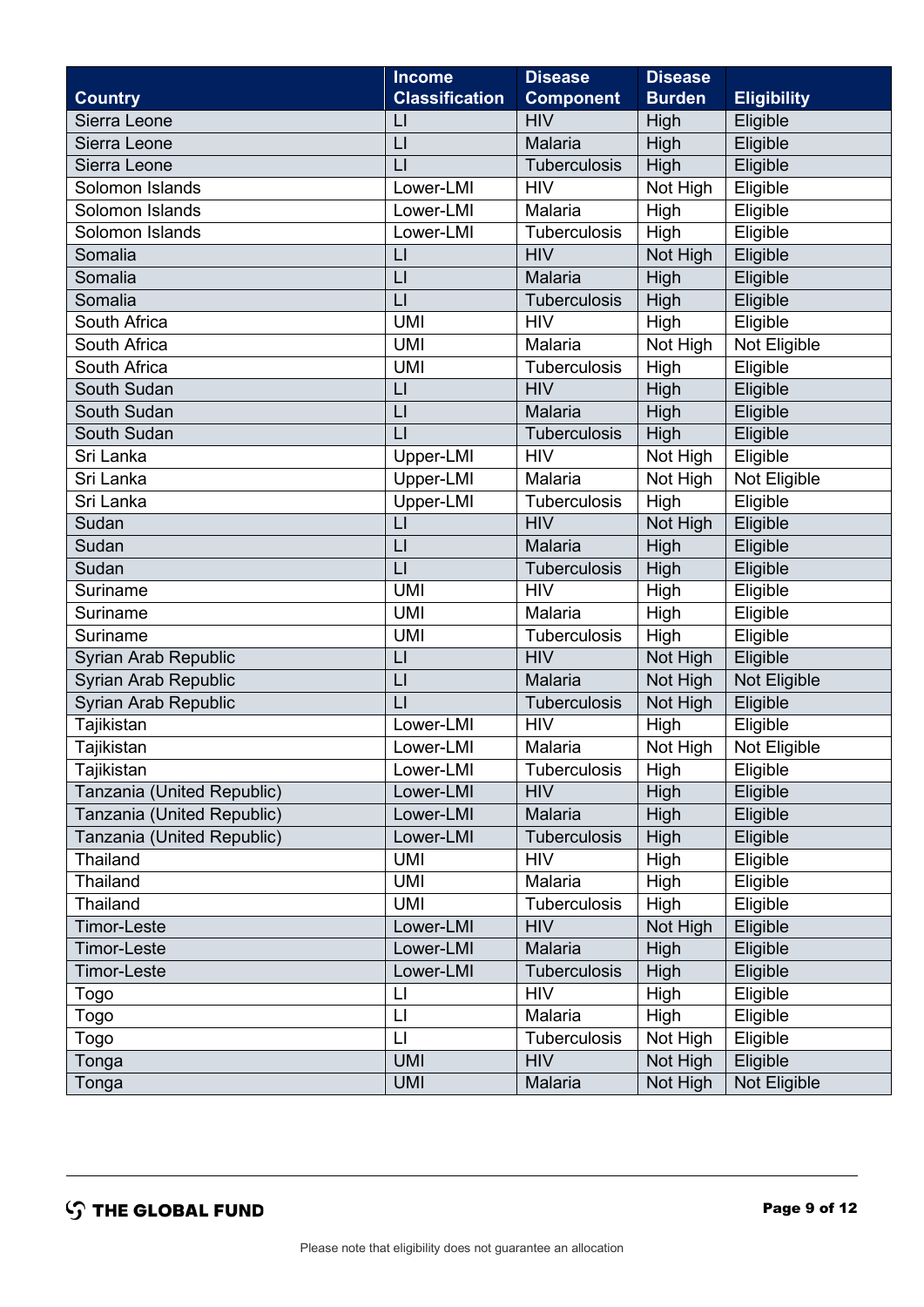|                 | <b>Income</b>           | <b>Disease</b>      | <b>Disease</b> |                       |
|-----------------|-------------------------|---------------------|----------------|-----------------------|
| <b>Country</b>  | <b>Classification</b>   | <b>Component</b>    | <b>Burden</b>  | <b>Eligibility</b>    |
| Tonga           | <b>UMI</b>              | Tuberculosis        | Not High       | Eligible              |
| <b>Tunisia</b>  | Upper-LMI               | <b>HIV</b>          | High           | Eligible              |
| Tunisia         | Upper-LMI               | Malaria             | Not High       | Not Eligible          |
| <b>Tunisia</b>  | Upper-LMI               | Tuberculosis        | Not High       | Eligible              |
| Turkmenistan    | <b>UMI</b>              | <b>HIV</b>          | Not High       | Not Eligible          |
| Turkmenistan    | <b>UMI</b>              | Malaria             | Not High       | Not Eligible          |
| Turkmenistan    | <b>UMI</b>              | <b>Tuberculosis</b> | High           | Eligible              |
| Tuvalu          | <b>UMI</b>              | <b>HIV</b>          | Not High       | Eligible              |
| Tuvalu          | <b>UMI</b>              | Malaria             | Not High       | Not Eligible          |
| Tuvalu          | <b>UMI</b>              | Tuberculosis        | High           | Eligible              |
| Uganda          | $\mathsf{L}$            | <b>HIV</b>          | High           | Eligible              |
| Uganda          | LI                      | Malaria             | High           | Eligible              |
| Uganda          | $\mathsf{L}$            | Tuberculosis        | High           | Eligible              |
| <b>Ukraine</b>  | Upper-LMI               | <b>HIV</b>          | High           | Eligible              |
| <b>Ukraine</b>  | Upper-LMI               | Malaria             | Not High       | Not Eligible          |
| Ukraine         | Upper-LMI               | Tuberculosis        | High           | Eligible              |
| Uzbekistan      | Lower-LMI               | <b>HIV</b>          | High           | Eligible              |
| Uzbekistan      | Lower-LMI               | Malaria             | Not High       | Not Eligible          |
| Uzbekistan      | Lower-LMI               | <b>Tuberculosis</b> | High           | Eligible              |
| Vanuatu         | Upper-LMI               | <b>HIV</b>          | Not High       | Eligible              |
| Vanuatu         | Upper-LMI               | Malaria             | High           | Eligible              |
| Vanuatu         | Upper-LMI               | <b>Tuberculosis</b> | Not High       | Eligible              |
| Venezuela       | <b>UMI</b>              | <b>HIV</b>          | High           | Eligible <sup>j</sup> |
| Venezuela       | <b>UMI</b>              | Malaria             | Not High       | Eligible <sup>k</sup> |
| Venezuela       | <b>UMI</b>              | Tuberculosis        | Not High       | Not Eligible          |
| <b>Viet Nam</b> | Lower-LMI               | <b>HIV</b>          | High           | Eligible              |
| Viet Nam        | Lower-LMI               | Malaria             | High           | Eligible              |
| Viet Nam        | Lower-LMI               | Tuberculosis        | High           | Eligible              |
| Yemen           | $\lfloor \rfloor$       | <b>HIV</b>          | High           | Eligible              |
| Yemen           | $\lfloor \cdot \rfloor$ | <b>Malaria</b>      | High           | Eligible              |
| Yemen           | $\mathsf{L}$            | <b>Tuberculosis</b> | Not High       | Eligible              |
| Zambia          | Lower-LMI               | <b>HIV</b>          | High           | Eligible              |
| Zambia          | Lower-LMI               | Malaria             | High           | Eligible              |
| Zambia          | Lower-LMI               | <b>Tuberculosis</b> | High           | Eligible              |
| Zanzibar        | Lower-LMI               | <b>HIV</b>          | High           | Eligible              |
| Zanzibar        | Lower-LMI               | Malaria             | High           | Eligible              |
| Zanzibar        | Lower-LMI               | <b>Tuberculosis</b> | High           | Eligible              |
| Zimbabwe        | Lower-LMI               | <b>HIV</b>          | High           | Eligible              |
| Zimbabwe        | Lower-LMI               | Malaria             | High           | Eligible              |
| Zimbabwe        | Lower-LMI               | Tuberculosis        | High           | Eligible              |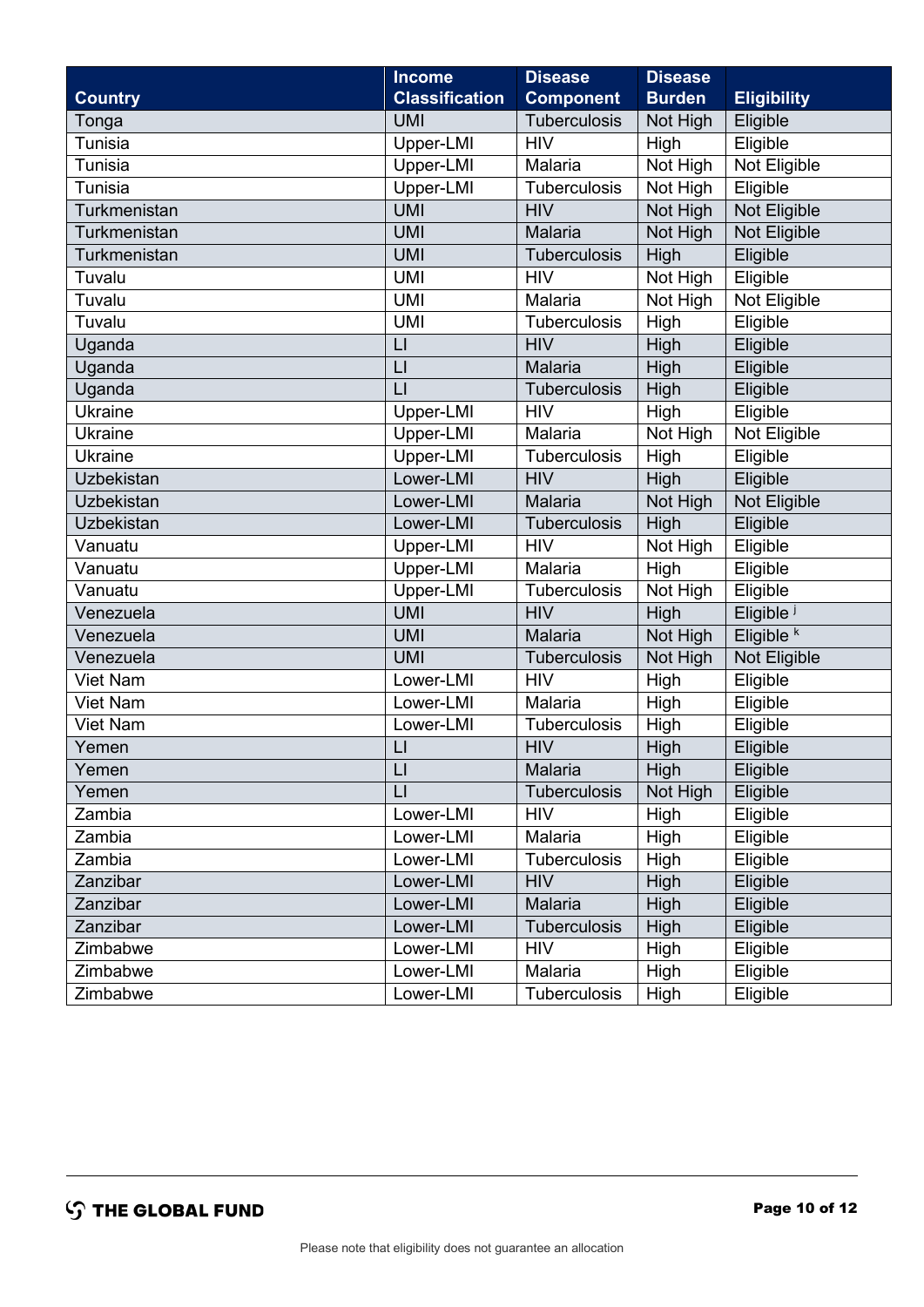## **Notes to changes in eligibility status**

a Algeria's HIV component is now classified as eligible in the 2022 Eligibility List after meeting eligibility criteria for two consecutive eligibility determinations, noting that eligibility does not guarantee an allocation.

b The indicated country component was eligible for Transition Funding in the 2020-2022 allocation period.

c El Salvador was certified as malaria-free by WHO in 2021, as such El Salvador's malaria component is no longer eligible. Since the component did not receive an allocation in 2020-2022, it is not eligible for Transition Funding in the 2023-2025 allocation cycle.

d Iran is newly classified as a lower-middle income country based on the latest three-year average of GNI per capita data (Atlas method), resulting in one determination of eligibility for TB funding. Country components must be eligible for two consecutive eligibility determinations to be classified as eligible on the Eligibility List.

e Jordan's TB component is no longer eligible for an allocation due to the disease burden changing to 'Not High' in the 2021 Eligibility List. Jordan TB is eligible to receive Transition Funding in the 2023-2025 allocation cycle.

f Libya's TB component is now classified as eligible in the 2022 Eligibility List after meeting eligibility criteria for two consecutive eligibility determinations, noting that eligibility does not guarantee an allocation.

g Nauru has been classified as a high-income country based on the latest three-year average of GNI per capita data (Atlas method). As a result, Nauru is no longer eligible for an allocation.

h Since Romania is not on the Organization for Economic Co-operation and Development's (OECD) Development Assistance Committee (DAC) list of Official Development Assistance (ODA) recipients, Romania may be eligible for an allocation for HIV for non-governmental or civil society organizations under Paragraph 9b of the Eligibility Policy only if they have demonstrated barriers to providing funding for interventions for key populations, as supported by the country's epidemiology. Eligibility under this requirement is assessed every three-years in line with allocation cycles. In the 2020 assessment the Secretariat determined that Romania did not meet the requirements under Paragraph 9b of the Eligibility Policy. Therefore, Romania was determined not to be eligible for an HIV allocation for the 2020-2022 allocation period.

i Since the Russian Federation is not on the OECD DAC list of ODA recipients, the Russian Federation may be eligible for an allocation for HIV for non-governmental or civil society organizations under Paragraph 9b of the Eligibility Policy only if they have demonstrated barriers to providing funding for interventions for key populations, as supported by the country's epidemiology. Eligibility under this requirement is assessed every three-years in line with allocation cycles. In the 2020 assessment the Secretariat determined that the Russian Federation met the requirements under Paragraph 9b of the Eligibility Policy. Therefore, the Russian Federation was determined to be eligible for an HIV allocation for the 2020-2022 allocation period.

j Venezuela's HIV component is now classified as eligible in the 2022 Eligibility List after meeting eligibility criteria for two consecutive eligibility determinations, noting that eligibility does not guarantee an allocation. Venezuela is classified as an upper-middle income country in line with the Eligibility Policy (see notes on methodology), even though Venezuela has been temporarily unclassified by the World Bank for the current World Bank Fiscal Year (2022) pending the release of revised national account statistics.

k The Global Fund Eligibility Policy provides that certain non-eligible countries may be recommended to be eligible for malaria in the event of a significant resurgence in malaria cases. Venezuela was determined exceptionally eligible for malaria for the 2020-2022 allocation period, based on recommendations from technical partners and the Secretariat <sup>[6](#page-10-0)</sup> Venezuela is classified as an upper-middle income country in line with the Eligibility Policy (see notes on methodology), even though Venezuela has been temporarily unclassified by the World Bank for the current World Bank Fiscal Year (2022) pending the release of revised national account statistics.

<span id="page-10-0"></span><sup>6</sup> GF/B41/EDP06

 $\mathcal{L}$  THE GLOBAL FUND